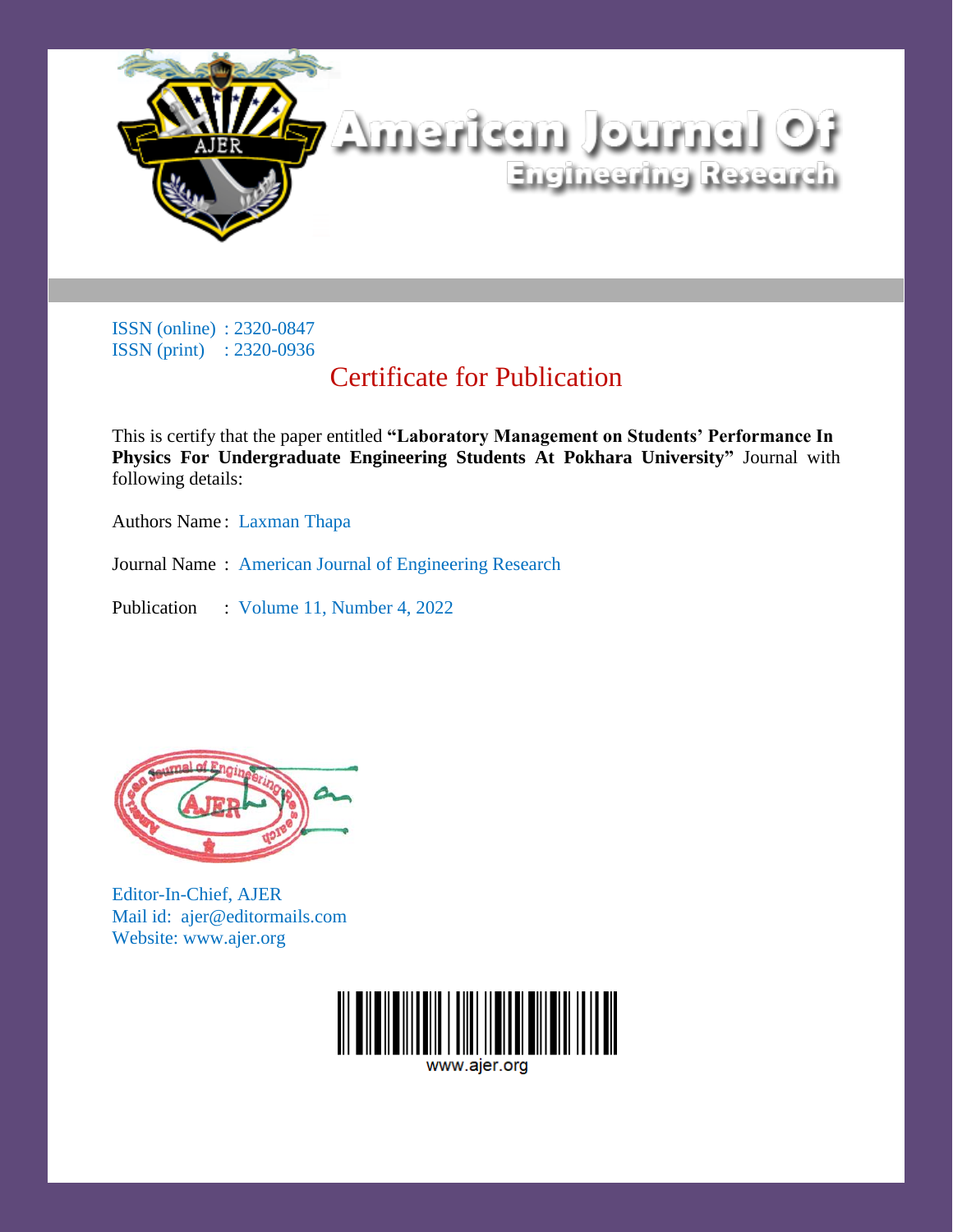

# Certificate for Publication

This is certify that the paper entitled **"Laboratory Management on Students' Performance In Physics For Undergraduate Engineering Students At Pokhara University"** Journal with following details:

Authors Name : Amrit Thapa

Journal Name : American Journal of Engineering Research

Publication : Volume 11, Number 4, 2022



Editor-In-Chief, AJER Mail id: ajer@editormails.com Website: www.ajer.org

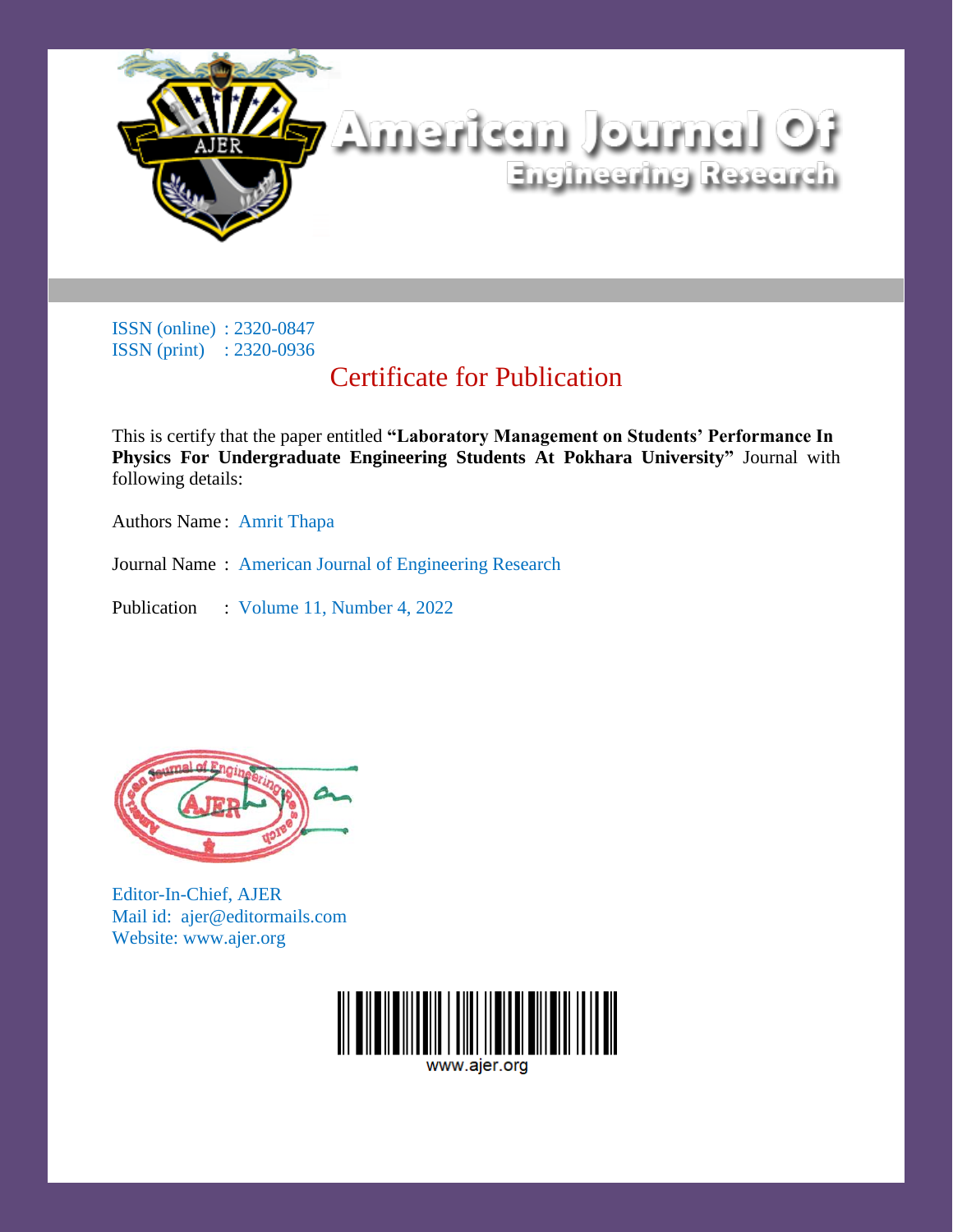

# Certificate for Publication

This is certify that the paper entitled **"Laboratory Management on Students' Performance In Physics For Undergraduate Engineering Students At Pokhara University"** Journal with following details:

Authors Name: Ram Chandra Bhandari

Journal Name : American Journal of Engineering Research

Publication : Volume 11, Number 4, 2022



Editor-In-Chief, AJER Mail id: ajer@editormails.com Website: www.ajer.org

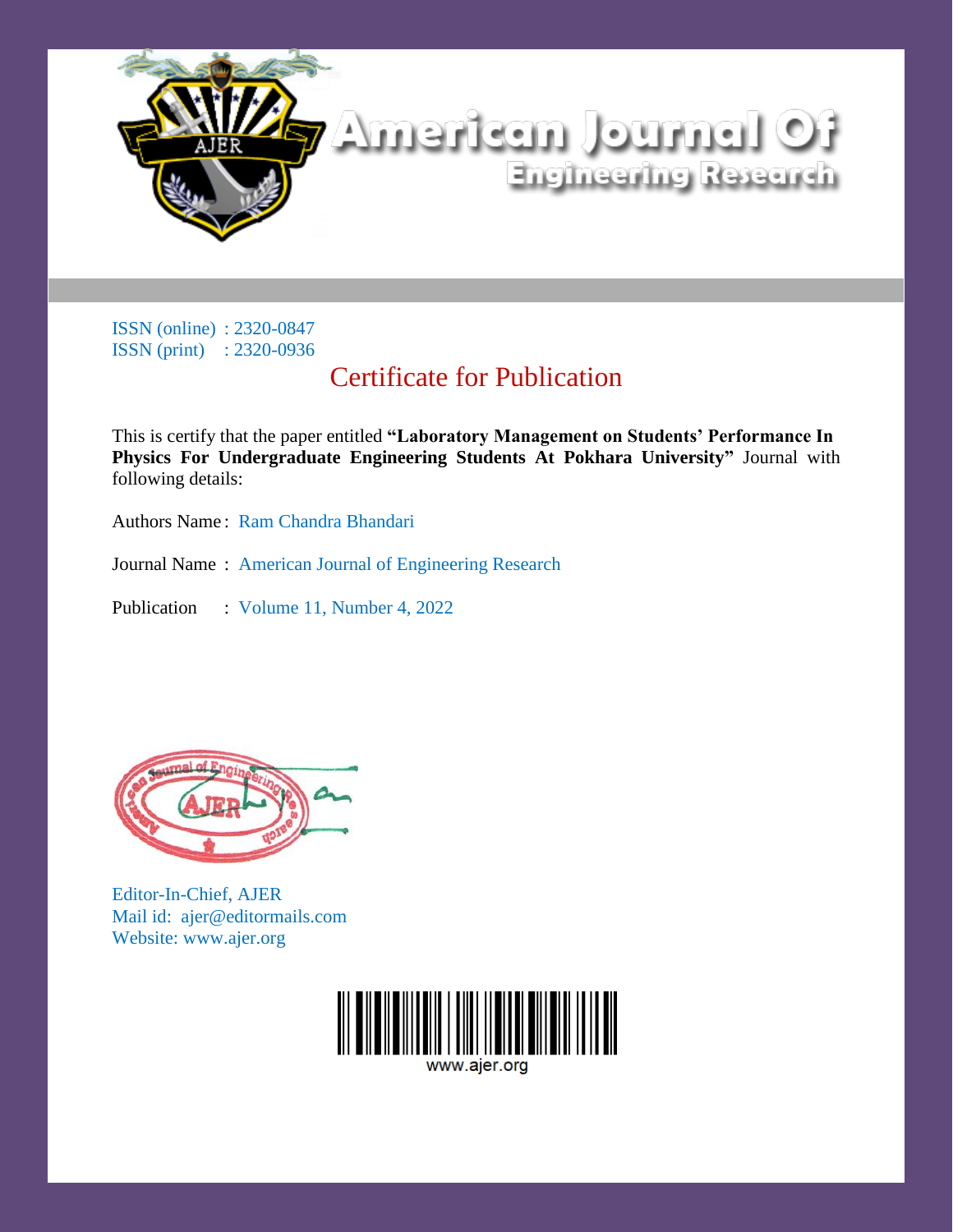

# Certificate for Publication

This is certify that the paper entitled **"Laboratory Management on Students' Performance In Physics For Undergraduate Engineering Students At Pokhara University"** Journal with following details:

Authors Name : Asha Rijal

Journal Name : American Journal of Engineering Research

Publication : Volume 11, Number 4, 2022



Editor-In-Chief, AJER Mail id: ajer@editormails.com Website: www.ajer.org